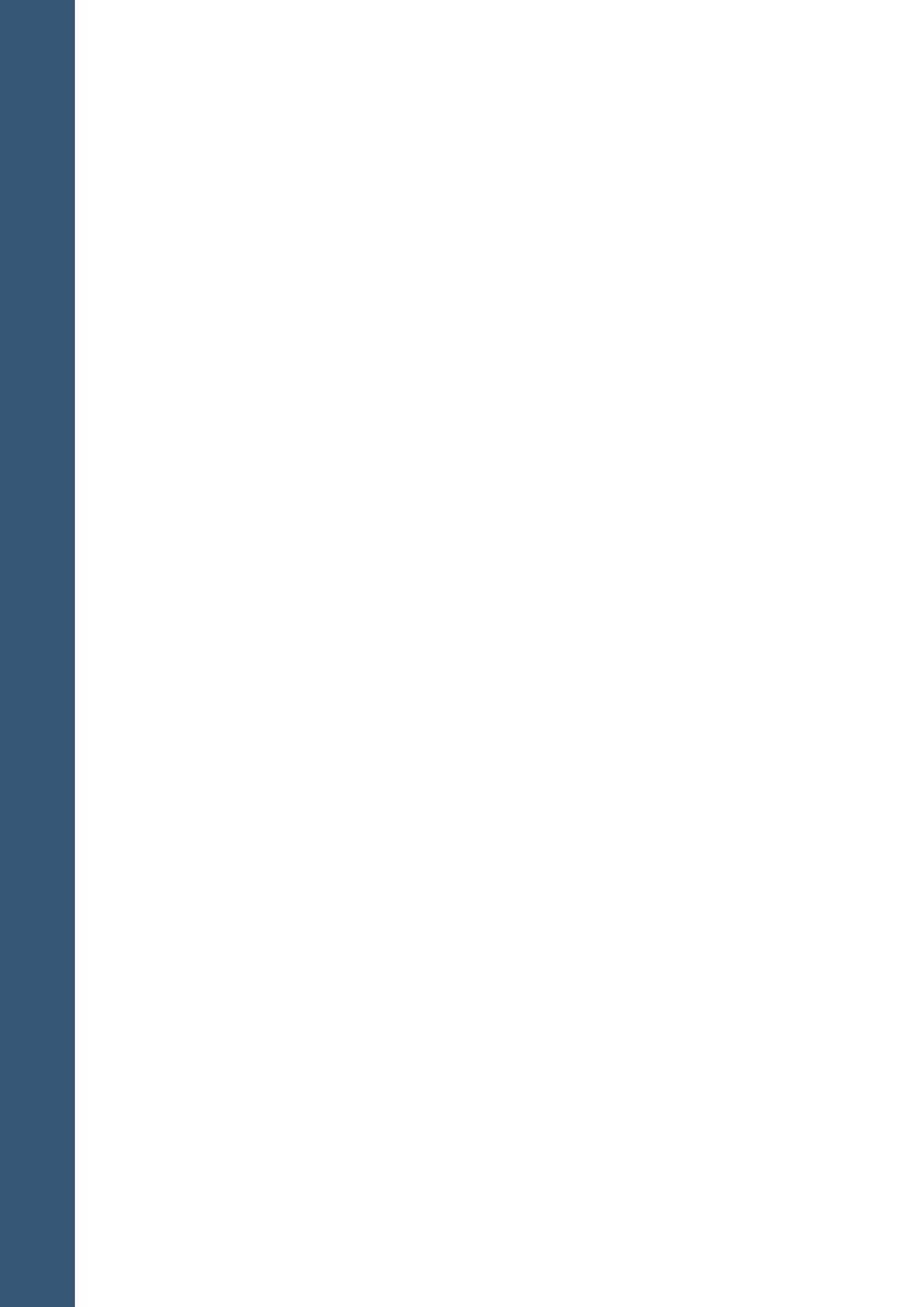THE INTERACTION OF ETHNIC AND **CONFESSIONAL** CULTURES: ETHNOLOGICAL RESEARCH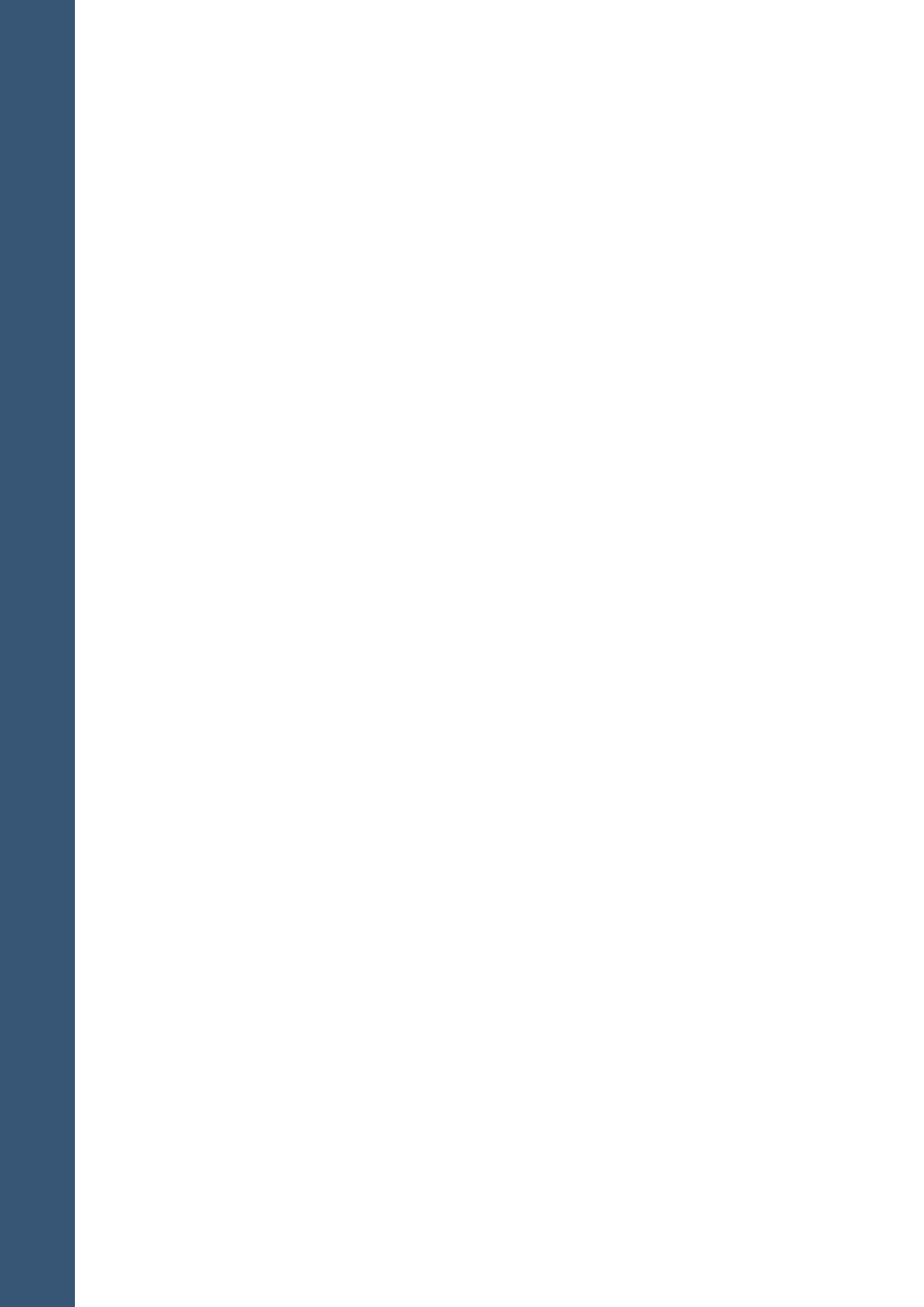DEPARTMENT OF ETHNOLOGY AND ANTHROPOLOGY OF THE LITHUANIAN INSTITUTE OF HISTORY

INTERNATIONAL CONFERENCE

# THE INTERACTION OF ETHNIC AND CONFESSIONAL CULTURES: ETHNOLOGICAL RESEARCH

# **ABSTRACTS**

Lietuvos istorijos institutas Vilnius, 2021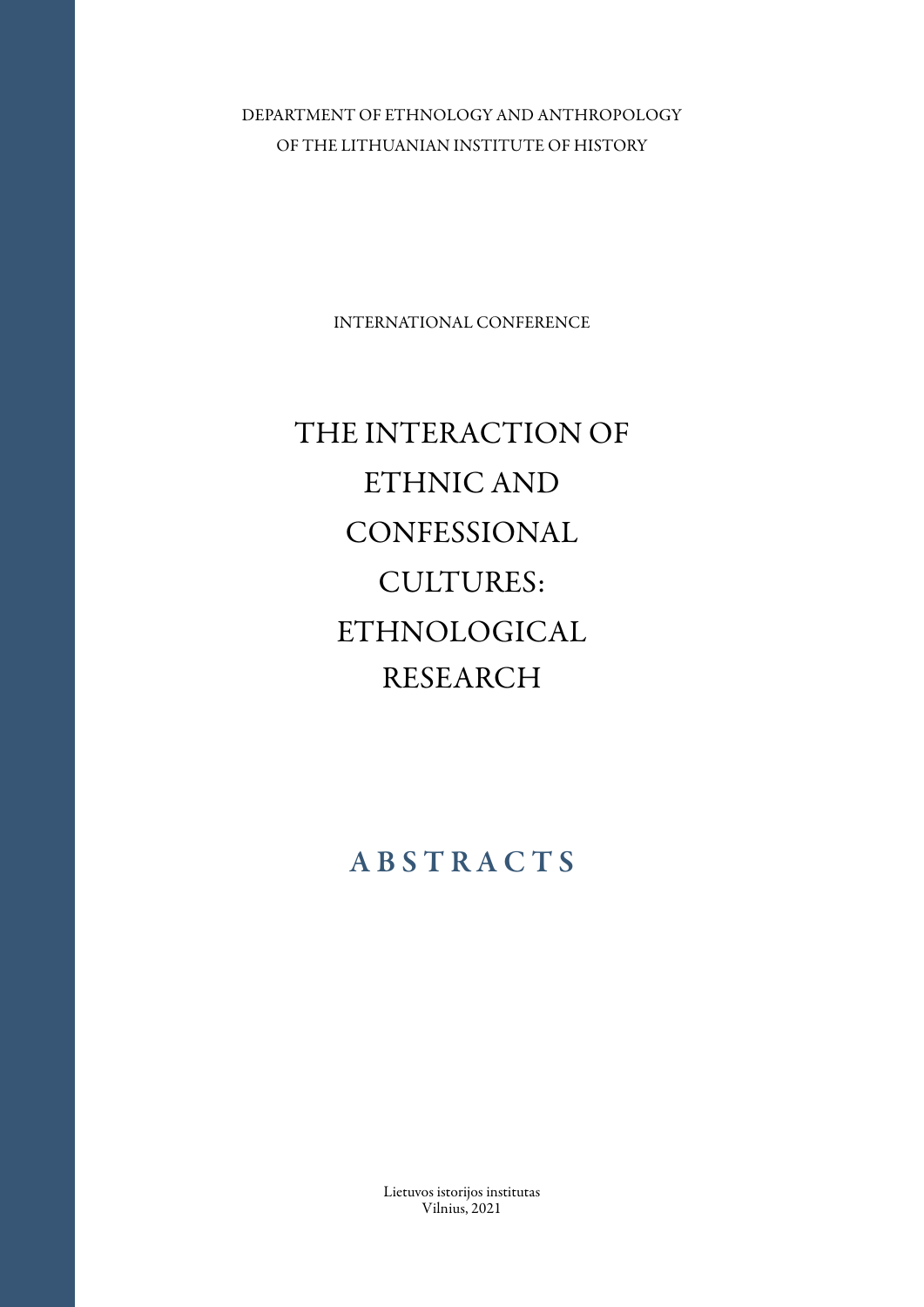#### The Organising Committee:

Dr. Rasa PAUKŠTYTĖ-ŠAKNIENĖ, Dr. Irma ŠIDIŠKIENĖ, Dr. Žilvytis ŠAKNYS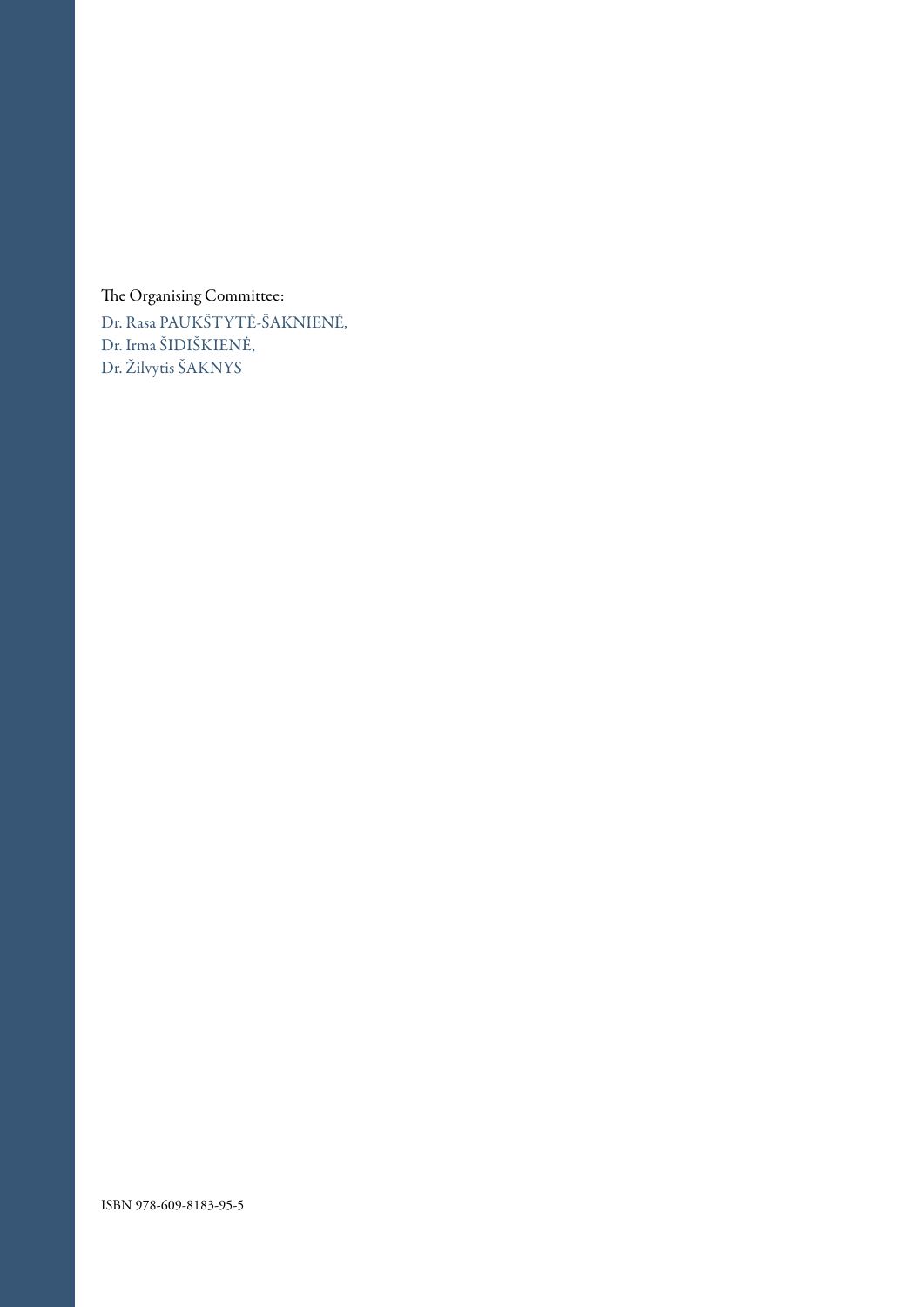#### A B S T R A C T S

**AKVILĖ MOTUZAITĖ** (Turku, Finland) Mixed Marriage as a Breach of the 'Iron' Soviet Border **/ 7**

**DARIUS DAUKŠAS** (Vilnius, Lithuania) Constructing Identity in the Borderland: The Case of Lithuania's Poles **/ 7**

**EKATERINA ANASTASOVA** (Sofia, Bulgaria) Celebrating Christmas and New Year with Mixed Immigrant Families in the United States **/ 7**

**EKATERINA IAGAFOVA, VALERIIA BONDAREVA** (Samara, Russia) Sacred Objects in the Chuvash Villages of the Samara Trans-Volga Region **/ 8**

**EVELINA ATMINYTĖ** (Vilnius, Lithuania) Vilnius in Soviet New Year's Greeting Cards This poster aims to present the development of the depiction of Vilnius city on New Year's greeting **/ 8**

**IRINA SEDAKOVA** (Moscow, Russia) One Festive Month in the Bulgarian Ritual Year: Multicultural Genesis of March Celebrations **/ 8**

**IRMA ŠIDIŠKIENĖ** (Vilnius, Lithuania) Ethnic Aspects in the Celebrations of Vilnius Area Co-workers **/ 8**

YURY VNUKOVICH (Minsk, Belarus) In Search for Ethnic Markers, or What are the Differences between the Lithuanians, Poles, and Belarusians of the Vilnius Region? **/ 9**

**JULIA BUYSKYKH** (Kyiv, Ukraine) The Heritage of Silence: Orthodox and Roman Catholic Neighbours on Polish Eastern Border (the Case of Włodawa) **/ 9**

**JURGITA SENULIENĖ** (Vilnius, Lithuania) Lithuanian *Krupnikas*? The Narrations of Lithuanian Diaspora in US **/ 9**

**LAURENT S. FOURNIER** (Nice, France) Ethnic and Confessional Interactions in France: Between History and Anthropology **/ 9**

**LINA GERGOVA** (Sofia, Bulgaria) St. George's Day – the Poly-confessional and Poly-ethnic Holiday (Peshteraase-study) **/ 10**

**MARE KOIVA AND ANDRES KUPERJANOV** (Tartu, Estonia) Unification of Baltic Sea: the Night of Ancient Bonfires **/ 10**

**MARIYANKA BORISOVA** (Sofia, Bulgaria) Facebook Group 'Multilingual Children': Language and Identity **/ 10**

**NADEŽDA PAZUHINA** (Riga, Latvia)

Confession of Faith in the Everyday Cultural Practice of Latvian Old Believers: Religiosity in Soviet Period **/ 10**

**NEVENA ŠKRBIĆ ALEMPIJEVIĆ** (Zagreb, Croatia) The European Capitals of Culture and the New Normal: the Case Study of Rijeka 2020 **/ 11**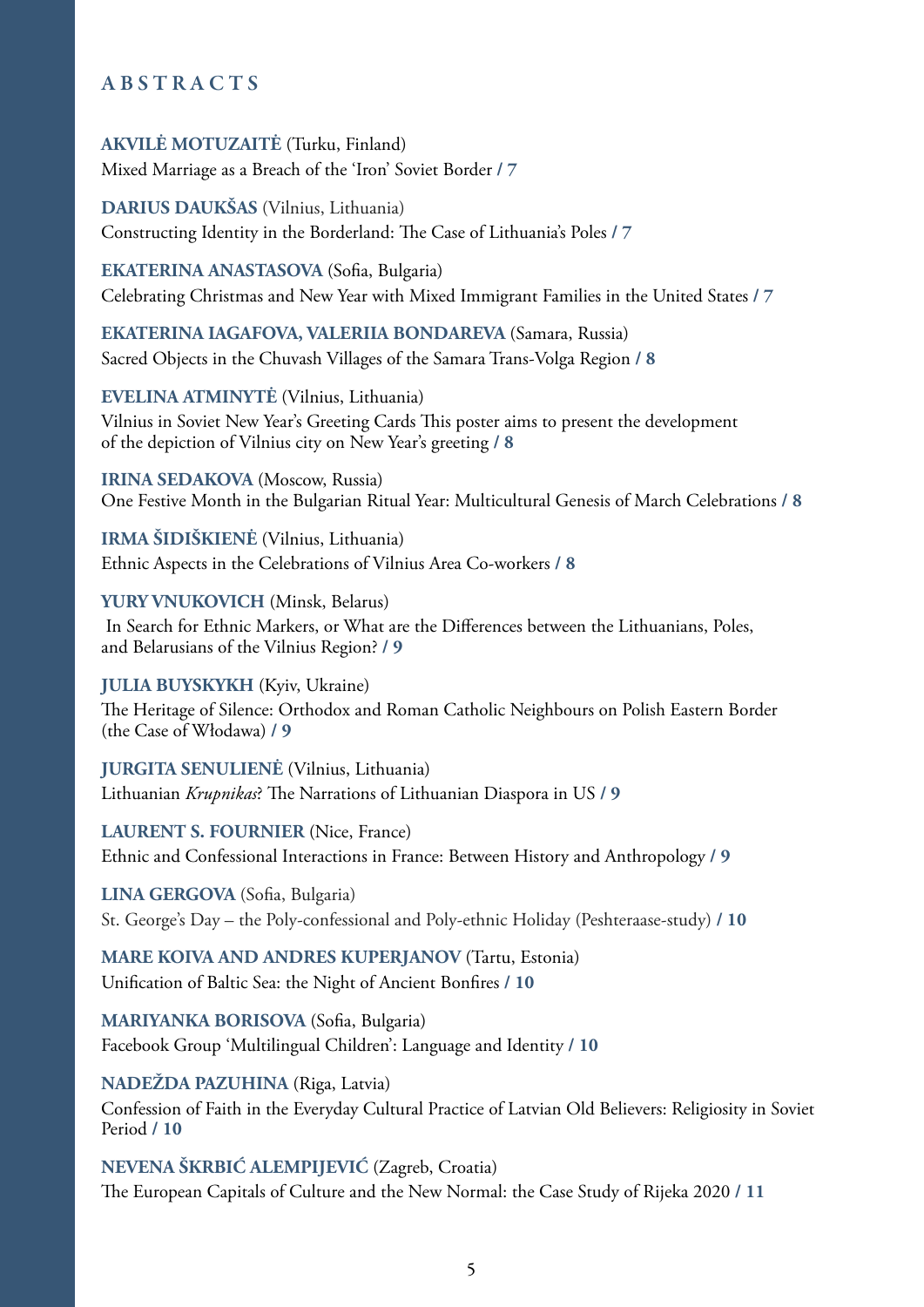#### **NINA VLASKINA** (Rostov-on-Don, Russia)

St. John the Baptist's Day in the Polyethnic Don Region: Local Variants and Links with Metropolitan Traditions **/ 11**

#### **RASA PAUKŠTYTĖ-ŠAKNIENĖ** (Vilnius, Lithuania)

The Social Aspects of the Celebration in the Family in the Vilnius area **/ 11**

#### **RASA RAČIŪNAITĖ-PAUŽUOLIENĖ** (Kaunas, Lithuania)

The Cultural, Ethnic, and Confessional Interaction of the Lithuanian Diaspora in Contemporary England **/ 11**

**ROBERT PARKIN** (Oxford, Great Britain) Lubuskie, Poland: Remembering a Forgotten Province **/ 12**

#### **SERGEY RYCHKOV, NADEZHDA RYCHKOVA, GUZEL STOLYAROVA** (Kazan, Russia) Interethnic Interaction: Global and Regional (Experience of Tatarstan) **/ 12**

**TATIANA MINNIYAKHMETOVA, RANUS SADIKOV** (Innsbruck, Austria and Ufa, Russia) Religious-Ritual Arrangements under Extreme Conditions (the Example of the Trans-Kama Udmurts) **/ 12**

#### **ŽILVYTIS ŠAKNYS** (Vilnius, Lithuania)

Friendship in a Multicultural Environment in a Village, Town, and City. The Case of the Vilnius' Area **/ 13**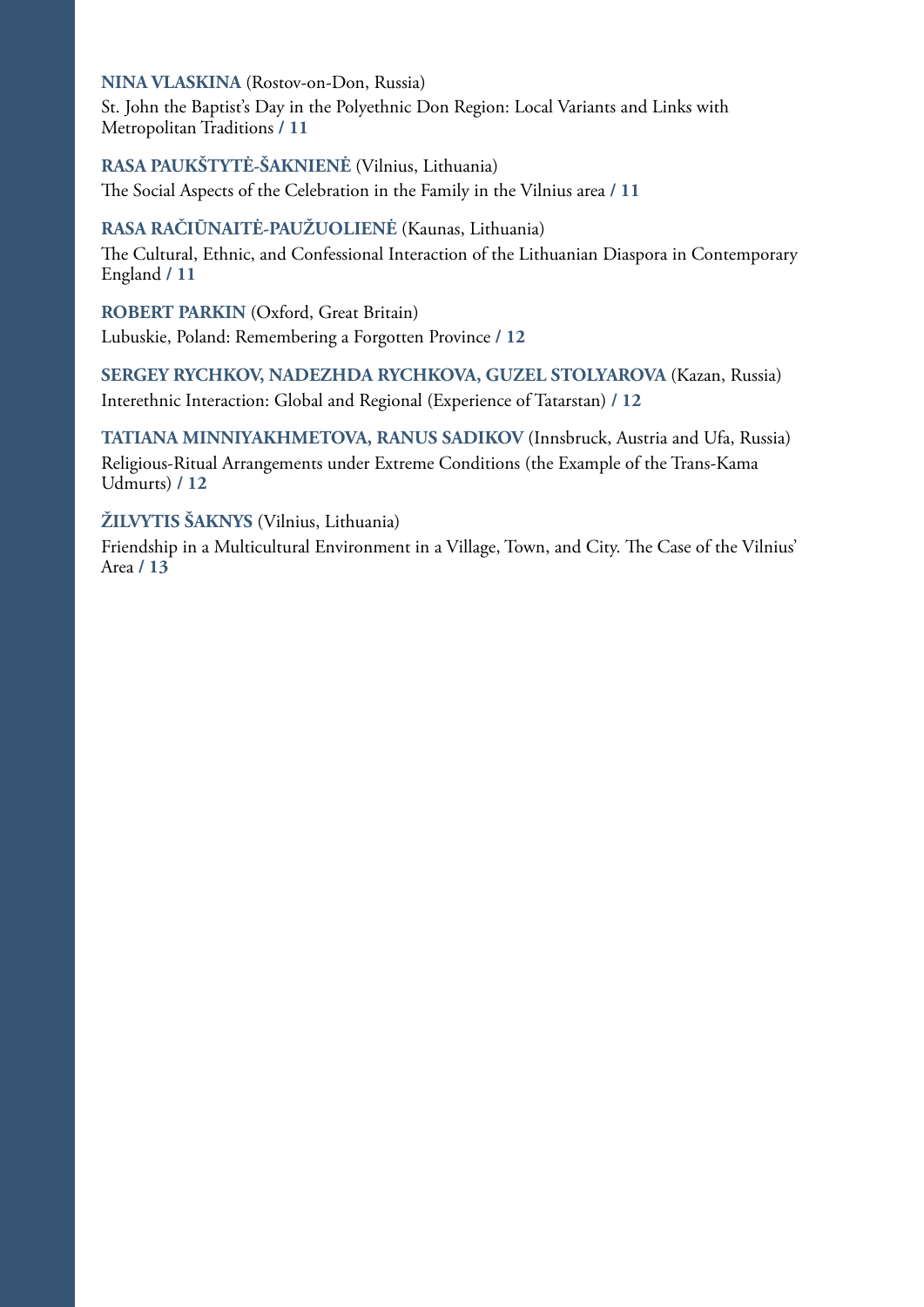## THE INTERACTION OF ETHNIC AND CONFESSIONAL CULTURES: ETHNOLOGICAL RESEARCH

The idea of the conference came from the program of the Lithuanian Institute of History ''Leisure, Celebrations and Rituals in the Vilnius Area. Social and Cultural Aspects'' (2017-2021). During our fieldwork, we had an opportunity to communicate with people of different nationalities and religions. The research has revealed that belonging to an ethnic group and/or religion can affect not only the festive life, but also in some cases, the everyday life, and can be significant in the formation of social relations. The cultures of ethnic and religious communities, on the other hand, leave a strong mark on the national culture and become its own. We dedicate this conference to the forthcoming 700th anniversary of Vilnius. In his letters in 1323, Grand Duke Gediminas of Lithuania invited specialists from various areas to the Grand Duchy of Lithuania, declaring religious and national tolerance in the state. We dedicate this conference to friendship and common understanding between people of different ethnic and religious groups. In addition to the interaction of ethnic and denominational groups, we will also examine other issues that are very important for Lithuania, such as migration and, of course, the expression of culture in extreme conditions.

The Organising Committee: Dr. Rasa PAUKŠTYTĖ-ŠAKNIENĖ, Dr. Irma ŠIDIŠKIENĖ, Dr. Žilvytis ŠAKNYS

#### **AKVILĖ MOTUZAITĖ** (Turku, Finland). Mixed Marriage as a Breach of the 'Iron' Soviet Border

The paper focuses on the mixed marriage cases between Lithuanians and non-Soviet citizens during the Soviet period of Lithuania in the years 1953–1990. The Soviet citizens had little chance to meet and build relationship with the foreigners outside the USSR. The geopolitical boarders of the Soviet Union limited Soviet citizens' movement outside the 'Iron Curtain' and foreigners' visits were also controlled and legally limited. However, a number of mixed marriages between Lithuanians and citizens of non-Soviet countries did happen before the independence of Lithuania from the Soviets in the year 1990. Although it was not prohibited legitimately to marry a citizen from countries outside the Soviet Union, these cases were very rare.

The Soviet geopolitical borders as well as the control and regulations significantly affected people's social and marital life. A number of mixed marriages however managed to breach the Soviet border and develop more or less intensive transnational lives.

**DARIUS DAUKŠAS** (Vilnius, Lithuania). Constructing Identity in the Borderland: The Case of Lithuania's Poles

Presentation is based on findings from fieldwork conducted in Šalčininkai (South/East Lithuania) with people who identify themselves as Poles. We will analyze the construction of identity emphasizing the relationship between ethnicity and language. The Polish minority of Lithuania (the Vilnius region) is often defined as a border minority. This group acquired minority status due to the changing borders of the nation(s). We argue that the border is still a significant factor in identity construction in this region.

**EKATERINA ANASTASOVA** (Sofia, Bulgaria). Celebrating Christmas and New Year with Mixed Immigrant Families in the United States

The celebration of Christmas and New Year in mixed marriages in the United States combines many traditions (including Christian-Muslim cohabitation) – Christian, national, American.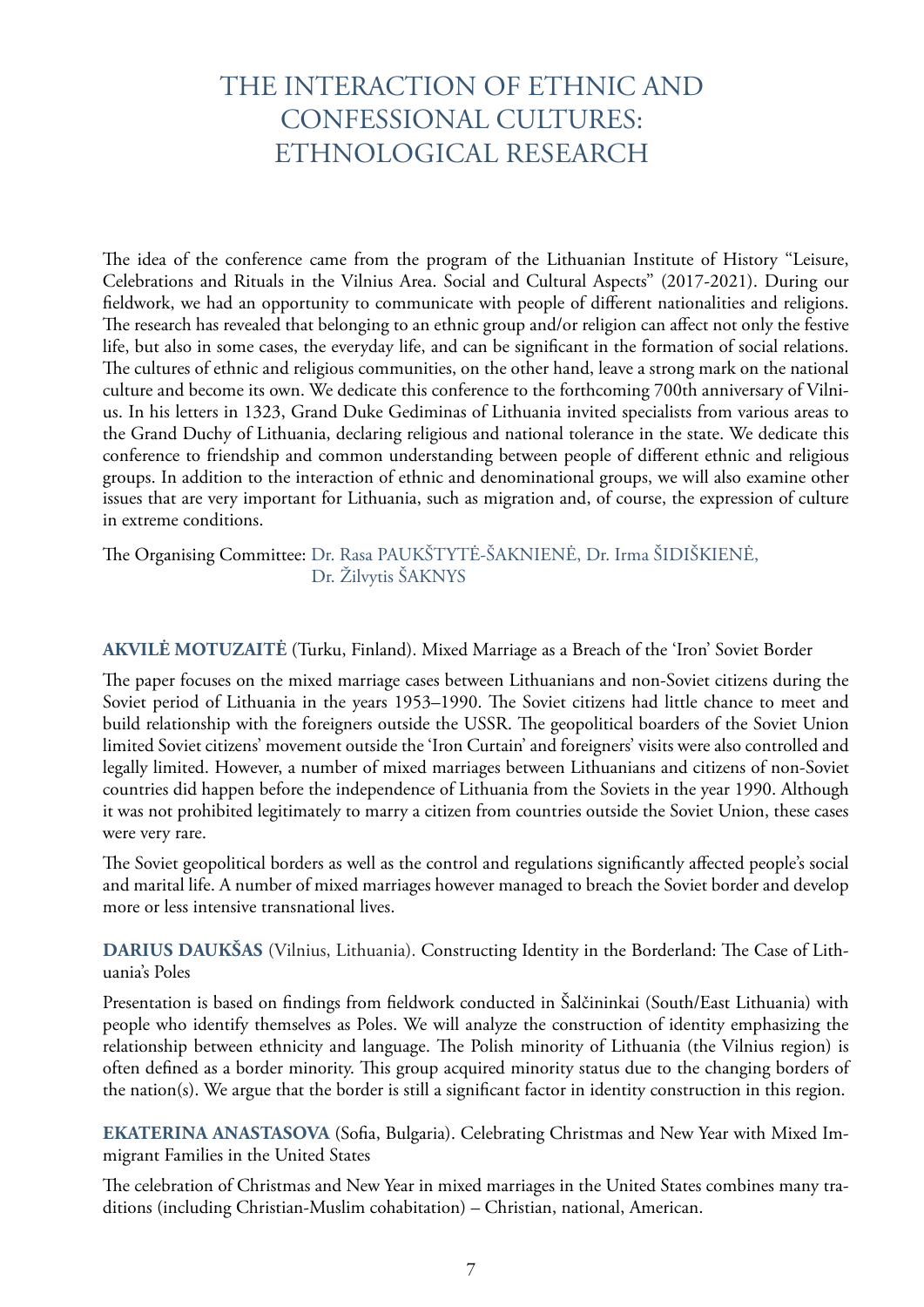The paper examines the celebration of Christmas and New Year in a Bulgarian-Latvian family coexistence (its representatives are of mixed origin as well) in New York, USA. The specific national traditions of the countries of origin of migrants are considered. Their transformation related to the influence of the American celebration of Christmas and New Year (in essence uniting many different national traditions) is analyzed. The multiethnic nature of the celebration and related practices are considered.

The text was prepared on the basis of the author's field research (2018–2019) as well as published and archival data.

**EKATERINA IAGAFOVA, VALERIIA BONDAREVA** (Samara, Russia). Sacred Objects in the Chuvash Villages of the Samara Trans-Volga Region

The religious practices of ethnic communities are associated with specific locations. Significant sacred objects in Chuvash villages were places of village prayers as well as family and clan rituals. With the acceptance of Orthodoxy, these included churches and chapels. The Samara Chuvash, represented in the majority by Orthodox communities, in the minority by pagans and Muslims, have objects of different confessional origin, functionality, and relevance in modern ritual practices. The report presents various sacred objects in the territory of the Chuvash villages of the Samara Trans-Volga region in the context of religious practices, shows the attitude of local people to sacred objects, and their significance in the formation of the religiosity of the Chuvash population in the region.

The research was carried out with the financial support of the Russian Foundation for Basic Research within the framework of the project No. 20-09-00127 'Religious Practices of the Chuvash: Traditions and their Transformation (Late  $20<sup>th</sup>$  – first decades of the  $21<sup>st</sup>$  century.)'

**EVELINA ATMINYTĖ** (Vilnius, Lithuania). Vilnius in Soviet New Year's Greeting Cards

This poster aims to present the development of the depiction of Vilnius city on New Year's greeting cards published in Soviet Lithuania (dated from the late 1950s to 1989) and in Lithuania shortly after the restoration of its independence (1990–1995).

The vast production of greeting cards in the Soviet Union served not only to commemorate the public holiday in the regime, but also to impose a certain holiday discourse. The analysis shows that the depiction of Vilnius in greeting cards was never ideologically neutral. In addition, the tension between the Soviet New Year and Christmas discourse (forbidden in the Soviet public sphere) is apparent in the portrayal of Vilnius. The tension appears through the traces of religious discourse in Soviet cards and its growth in the greeting cards of independent Lithuania (after 1990).

**IRINA SEDAKOVA** (Moscow, Russia). One Festive Month in the Bulgarian Ritual Year: Multicultural Genesis of March Celebrations

March is one of the most eventful months in the Bulgarian ritual year. It retains holidays of Thracian, ancient Greek, Slavic, and Balkan pre-Christian origin, and many Christian Orthodox feasts. It starts with the well-preserved Bulgarian (and Balkan) popular holiday *Baba Marta* with many regional beliefs and rituals. The modern festive mosaic includes Bulgarian Liberation Day and the former socialist International Women Day.

Each of the Christian Orthodox feasts (40 Martyrs of Sebaste; Annunciation of the Blessed Virgin Mary; festive days of Easter cycle) contain many pre-Christian elements and mark the beginning of spring and the awakening of nature with protective, growth, and fortune-telling rituals.

The paper is based on author's field data as well as archival and printed materials.

**IRMA ŠIDIŠKIENĖ** (Vilnius, Lithuania). Ethnic Aspects in the Celebrations of Vilnius Area Co-workers

In this presentation, based on a study of the leisure time of co-workers in the Vilnius area, I will talk about the cases of celebrating various holidays and occasions with co-workers of the ethnic groups living in Lithuania. The integration of ethnic groups who are long-term residents or newcomers is a complex process. One of the stages of integration is to enter the labour market and overcome challenges in the workplace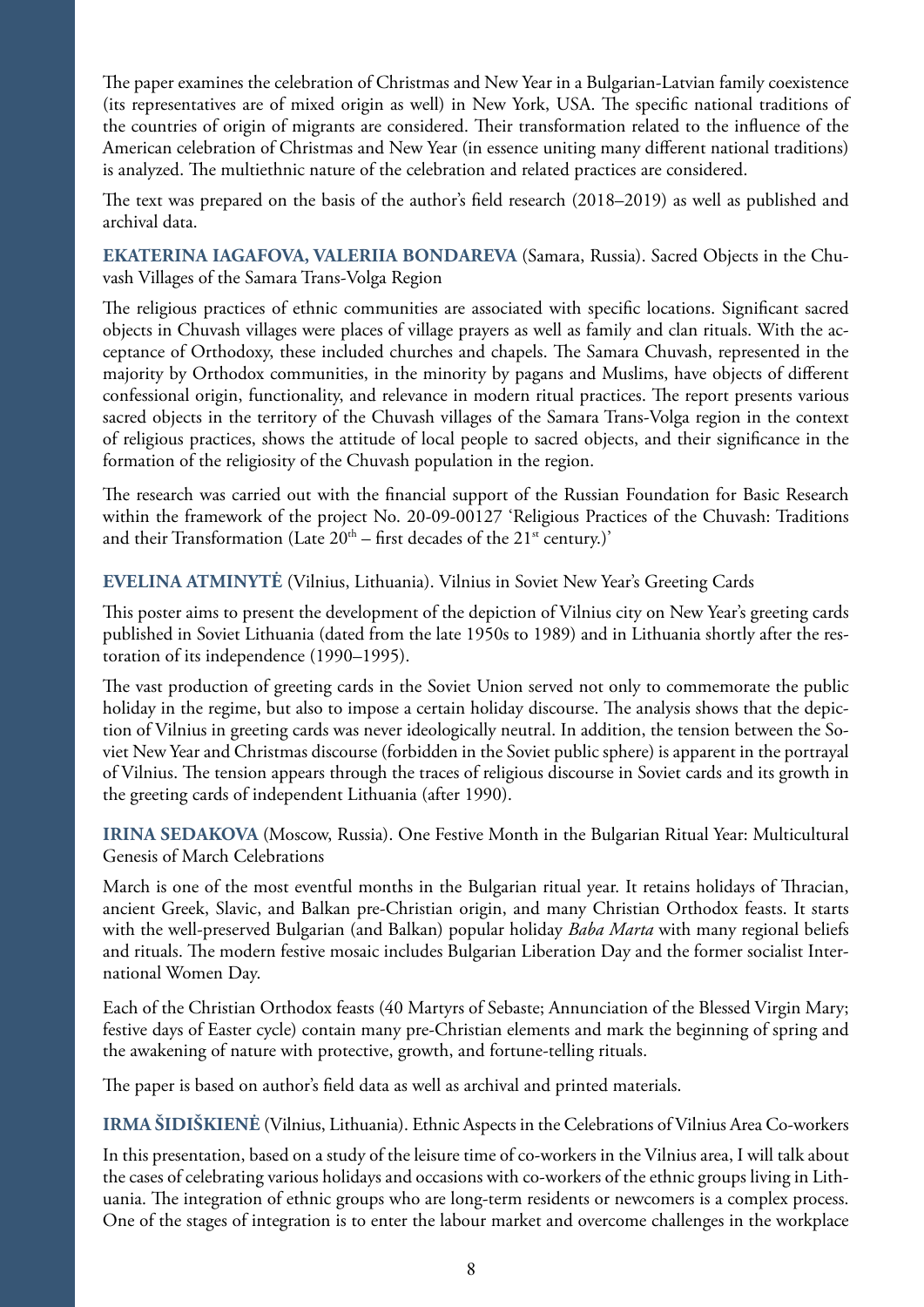by reconciling ethnic, religious and cultural differences. Based on fieldwork carried out in 2017–2018 in the Vilnius area, I will describe the field of the study and discuss the ethnic distinctiveness of the celebration of personal and official festivals. We believe that studying the experiences of ethnic groups, their representatives, or simply the social relations and cultural expressions of co-workers in the workplace can reveal the consequences of the integration of ethnic groups, as well as their positive experiences.

**YURY VNUKOVICH** (Minsk, Belarus). In Search for Ethnic Markers, or What are the Differences between the Lithuanians, Poles, and Belarusians of the Vilnius Region?

In my proposed paper, I will discuss how the Lithuanians, Poles, and Belarusians of the Vilnius region articulate their and other's ethnic identity on the basis of linguistic, territorial and, religious markers of distinctiveness. It will be presented based on fieldwork materials collected in 2007–2011.

Language is the most significant marker of ethnic identities in the Belarusian-Lithuanian borderland, where we do not find other contrasting cultural traits between Lithuanians, Poles, and Belarusians. However, in the case of the native speakers of the Belarusian language we are faced with ethnic anomaly or liminal category, defined as *tuteishyia* ('people from here'). The Belarusian language is called *prostaya mova* by local residents and it is not a direct indicator of ethnicity for them. In this situation the region of origin, religion, or both serves as diacritical emblem, signalling boundaries between different ethnic groups.

**JULIA BUYSKYKH** (Kyiv, Ukraine). The Heritage of Silence: Orthodox and Roman Catholic Neighbours on Polish Eastern Border (the Case of Włodawa)

Through extensive ethnographic fieldwork in Eastern Poland (Lublin Voivodeship) in 2015−2016, this study examines the relationships between memories of the wartime violence, post-WWII resettlements, religious practices, and belonging to places and shrines. The local community of the border town of Włodawa considered in this study represents the Roman Catholic majority and Orthodox minority. If Roman Catholics mostly consider themselves to be Poles, then Orthodox possess rather blurred identities in between Ukrainian, Belarusian, and Polish nationalities, underlining primarily their belonging to Orthodoxy. Drawing on qualitative data from Włodawa and the surrounding rural area, as well as secondary sources relating to the history of the region, I will present a multi-layered story of neighbourhood relationships between the two confessional groups, their silence inherited from the communist era, their contradictory memories about their shared history and the Jews, bygone neighbours, who constituted the majority in the town before the WWII. I will attempt to show that 'silence' as a form of communication that doesn't rely on words can become an anthropological tool for the study of vulnerable communities and post-traumatic experiences when it is impossible to record.

#### **JURGITA SENULIENĖ** (Vilnius, Lithuania). Lithuanian *Krupnikas*? The Narrations of Lithuanian Diaspora in US

The presentation analyses the expression of ethnic and national identity of the twentieth century of American Lithuanians through food – a problem which has so far received insufficient research attention. The focus is on the preparation and consumption of Lithuanian *Krupnikas* - a liqueur made of honey and spices. In analyzing, comparing, and summarizing the narrations and literature sources collected during the interviews, the aim is to reveal the peculiarities of the production and consumption of *Krupnikas* by the second wave of Lithuanian refugees and its significance in fostering Lithuanian identity. The following questions are analyzed: (1) what is the origin of *Krupnikas*-making traditions in America; (2) what is the significance of this drink in the daily life of Lithuanian diaspora and during the holidays; and (3) whether (and how) *Krupnikas'* production and consumption practices contribute to the maintenance of Lithuanian identity.

**LAURENT S. FOURNIER** (Nice, France). Ethnic and Confessional Interactions in France: Between History and Anthropology

This communication will present the debates in French anthropology on ethnic and confessional cultural interactions. These debates are complex because France, the country of human and citizen rights, follows a universalist political doctrine, which makes it difficult to promote the specific cultural characteristics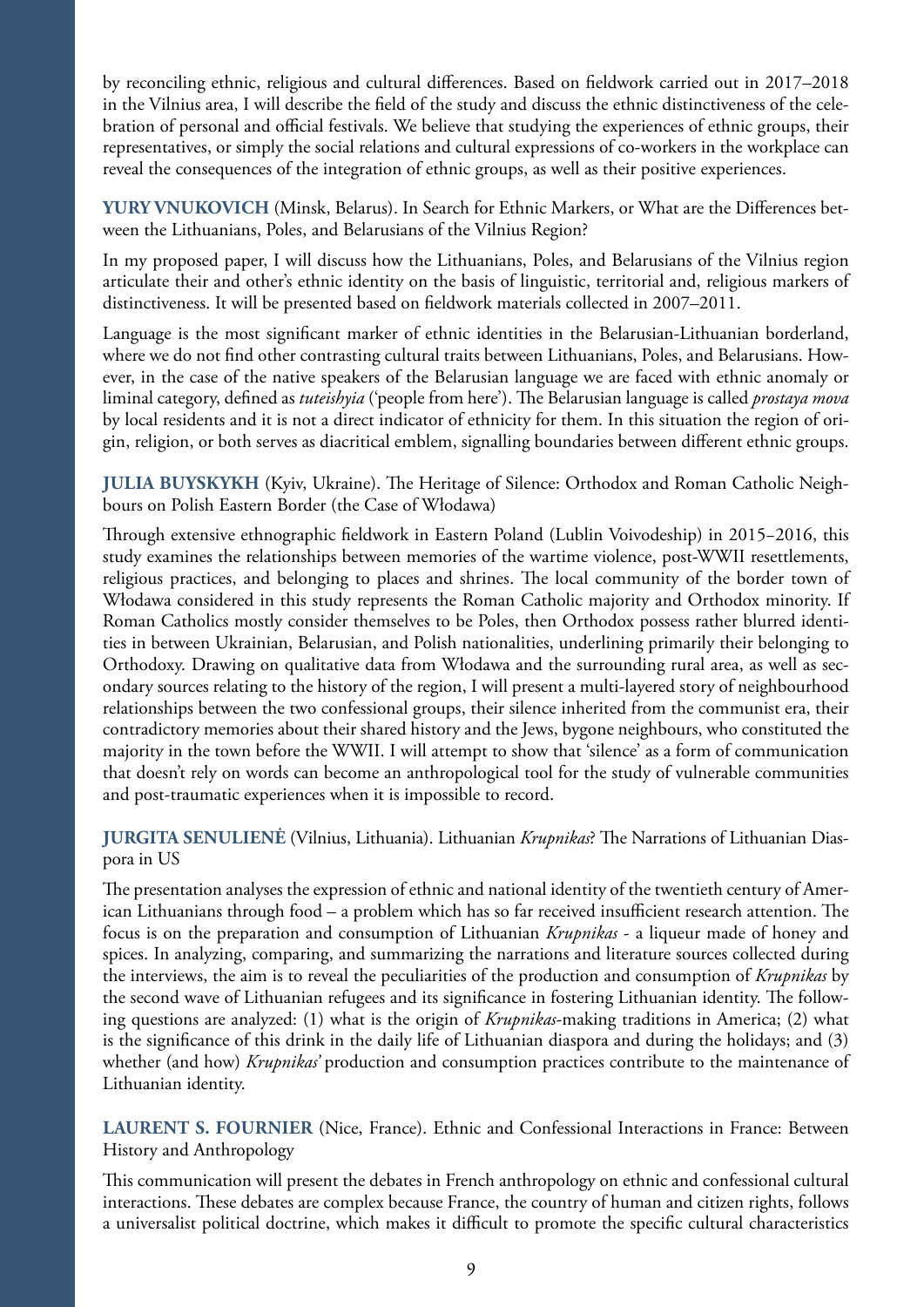of the different ethnic communities. To fully understand what is at stake in the discussion, we will first explain the history of relations between Catholics and Protestants in France since the 16th century. Then we will report on the notion of secularism attached to the French republican regime since the beginning of the 20th century. Finally, we will discuss the difficulties posed by the need to integrate today various populations of immigrant origin, often from former French colonies. We will thus see that when it comes to ethnic and confessional interactions, it is very important not to limit ourselves to contemporary studies, but to take into account the weight of history.

**LINA GERGOVA** (Sofia, Bulgaria). St. George's Day – the Poly-confessional and Poly-ethnic Holiday (Peshtera Case-study)

In 1994, Peshtera declared May 6, St. George's Day, the town holiday because of its poly-confessional and poly-ethnic features. The town is inhabited by Bulgarians, Roma, Turks, Greeks, etc., and had inherited a tradition of a community korban on May 6. Today, about 25 years after, the following issue needs to be discussed: do any festive events actively address the town's diverse communities or popular culture and do the national ceremonies satisfy the various ethnic and confessional backgrounds.

#### **MARE KÕIVA AND ANDRES KUPERJANOV** (Tartu, Estonia). Unification of Baltic Sea: the Night of Ancient Bonfires

Our presentation analyzes the Night of Ancient Bonfires (last weekend in August) in Estonia and specific national traits among neighbouring countries. The custom was introduced to Estonia in 1992 on the bases of our northern neighbour, Finland. The celebration was correlated to Viking-era customs, with the more immediate purpose of lighting bonfires along the coast of the Baltic Sea in the name of an ecologically clean sea. Today, the custom is found throughout Scandinavia, but also in Australia and North America.

Who played a key role in establishing the custom, what does the celebration look like, what structure does it have? The Night of Ancient Bonfires has a simple structure and is either a private or public cultural event, involving people living in coastal regions, but now including people living inland. It is not just the lighting of bonfires on the coast of the Baltic Sea and its islands in memory of ancient culture as leisure event.

**MARIYANKA BORISOVA** (Sofia, Bulgaria). Facebook Group 'Multilingual Children': Language and Identity

The Bulgarian Facebook group 'Multilingual Children' was created for 'parents who live abroad and want to teach their children in Bulgarian'. For second-generation migrants, the language of the parents is no longer their native tongue, just their mother tongue. Studying it depends of the will of the parents to keep in touch with Bulgaria. The situation is even more complicated in mixed marriages, when children grow up in a bilingual, trilingual, and quadrilingual environment. The paper tracks early language learning in a family environment abroad based on Facebook posts of parents, relatives, teachers, speech therapists, and children's writers. The following research aims to answer such questions as: What are the challenges faced by the early language family learning in Bulgarian abroad? What methods do the parents employ? Where does the language lie when building the identity in a poly-ethnic environment?

**NADEŽDA PAZUHINA** (Riga, Latvia). Confession of Faith in the Everyday Cultural Practice of Latvian Old Believers: Religiosity in Soviet Period

Despite the official atheistic Soviet rule that also dominated ideology in Soviet Latvia after the World War II, religious practices remained a part of everyday life in the milieu of the different Christian communities, including the quite large and conservative community of Old Believers.

One specific feature of the Old Believer experience on the one hand was their life in the countryside that provided an opportunity to maintain a distance from the official atheistic propaganda in the 'urban' public space, as well as to maintain closer ties to the religious parish and common religious rhythm there, which also influenced the private (family) lifestyle.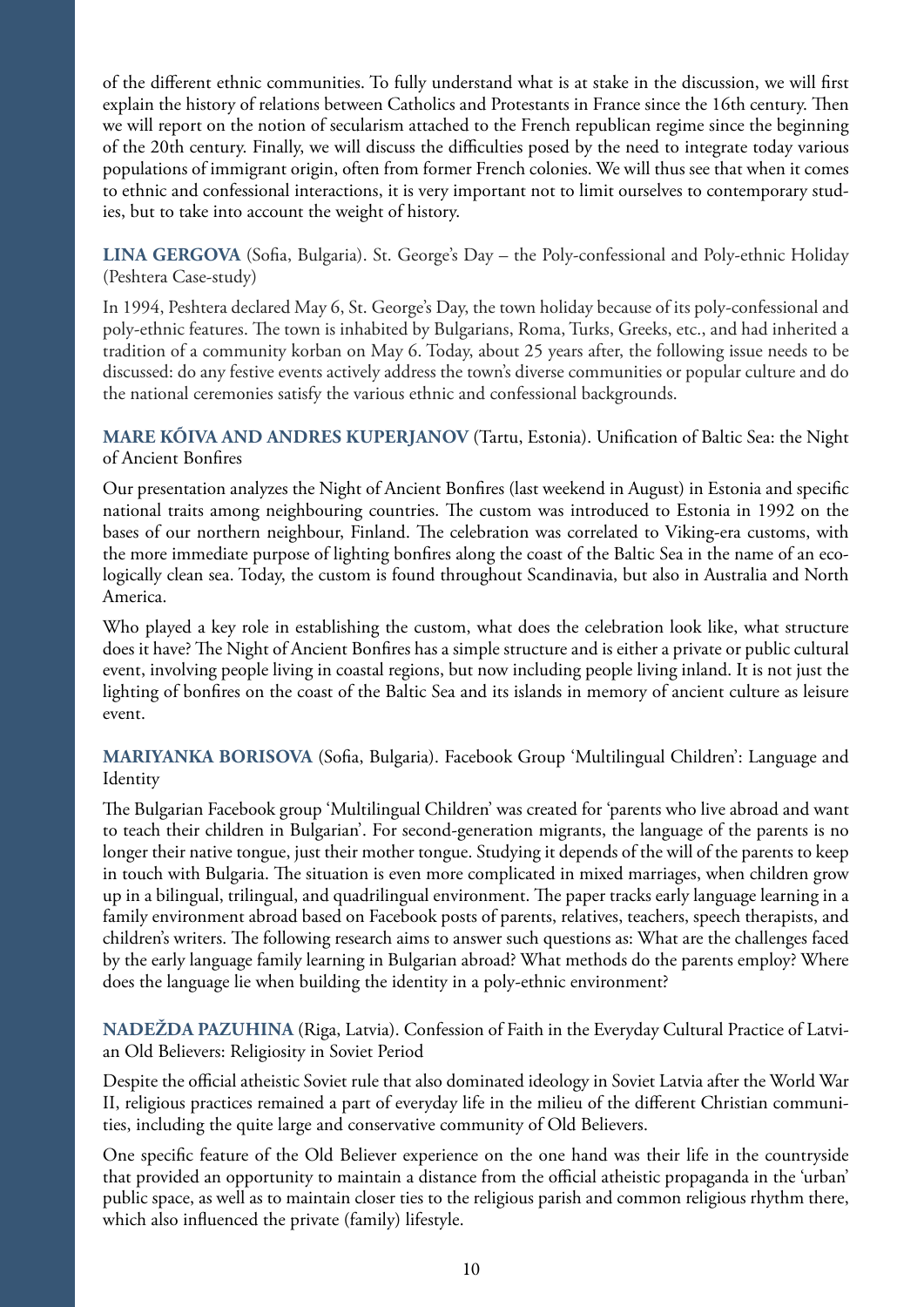One the other hand the Old Believers community has a rich historical experience of 'underground' religious life in the face of repressions and persecutions. Simultaneously even this community accumulated wide spectrum of adaptation practices in their social and political experience, particularly during the interwar period in Latvia.

The collection of oral life stories, recorded 2006–2018, reflects not only (typical) autobiographical features of the Old Believers in the Soviet period, but also the religious survival experience and traces of religious practices in a seemingly atheistic education.

**NEVENA ŠKRBIĆ ALEMPIJEVIĆ** (Zagreb, Croatia). The European Capitals of Culture and the New Normal: the Case Study of Rijeka 2020

The aim of this article is to discuss ways in which the pandemic context has affected a specific type of public event – performances related to the European Capital of Culture initiative. The author applies urban anthropology approaches to show how city spaces are recreated by the programme. She pays special attention to the strategies of regenerating cities and fostering cultural diversity, key concepts in the EU policies in the field of culture. She also shows how the visions of urban futures, outlined in the ECC bid-books, are being transformed due to the impact of COVID-19. Her focus is on the mechanisms for reimagining an ECC city under the conditions of the New Normal. In order to outline those processes, the author presents the results of her ethnographic research related to Rijeka, a Croatian harbour city and a 2020 European Capital of Culture.

**NINA VLASKINA** (Rostov-on-Don, Russia). St. John the Baptist's Day in the Polyethnic Don Region: Local Variants and Links with Metropolitan Traditions

The paper analyses the materials from the ethnolinguistic expeditions of the Southern Federal University and the Southern Scientific Centre of the Russian Academy of Sciences (the 1990s – 2010s). It aims to reveal which St. John's Day (Ivan Kupala) beliefs and rituals were preserved in the Don tradition until the middle of the 20th century and how they link to that unction of action (making rain) comes to the fore in this territory. The fortune-telling using wreaths, the lof neighbouring regions. The author analyses the water symbolism of the holiday and notes that the magical fegends, and the beliefs about picking herbs (including fern) are also considered.

In general, the Don version of the St. John the Baptist Day celebration is closer to that characteristic of Russian regions, but more frequent and voluminous texts were recorded in those areas where a large percentage of the population is of Ukrainian origin.

**RASA PAUKŠTYTĖ-ŠAKNIENĖ** (Vilnius, Lithuania). The Social Aspects of the Celebration in the Family in the Vilnius Area

In analyzing celebrations as a form of family leisure, the social aspect is very important. A celebration is an opportunity not only to perform a ritual, but also to stay together for a longer or shorter time, when the whole family and relatives come together. This has become particularly relevant in recent years, when many relatives emigrated and live in other countries. The celebration is important for communication between family members and relatives of different ages, education, and interests. It makes an opportunity to present or receive information and discuss things together. In this way, the different generations are 'tied together', the emotional connection is strengthened and it gives an opportunity for all those gathered to communicate pleasantly, and thus to have common leisure time.

The main source of the report is ethnographic fieldwork and since it was conducted in a multiethnic and multi-confessional environment, I will try to distinguish the ethnic and confessional specifics of celebrations with the family.

**RASA RAČIŪNAITĖ-PAUŽUOLIENĖ** (Kaunas, Lithuania). The Cultural, Ethnic, and Confessional Interaction of the Lithuanian Diaspora in Contemporary England

The paper investigates the cultural, ethnic, and confessional interaction of the Lithuanian diaspora in contemporary England. The research focuses on the Lithuanian diaspora in England, which came to the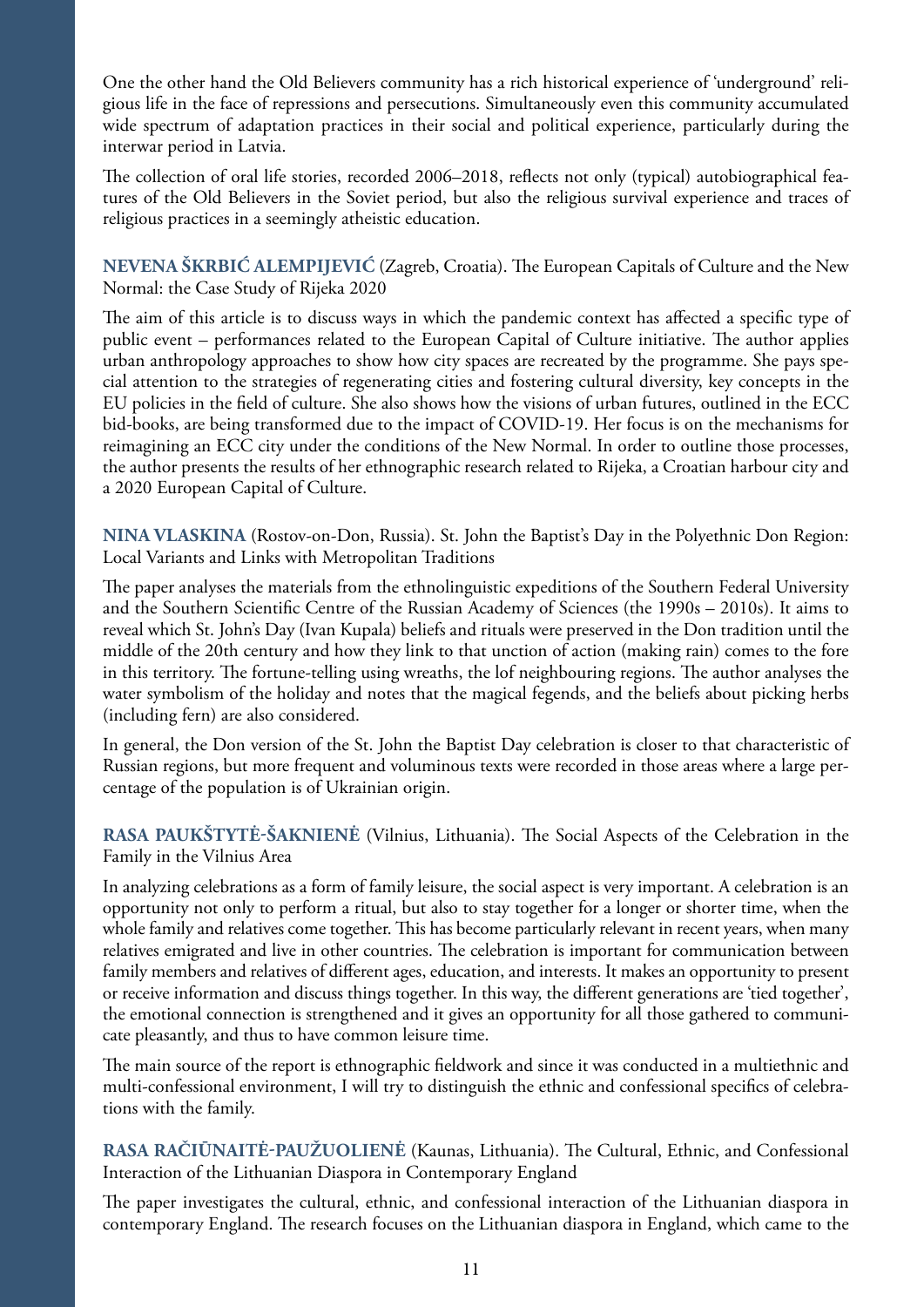UK after the accession of the new EU Member States in 2004. This paper has two tasks: (1) to examine different ways of interaction between the Lithuanian diaspora in England; and (2) to describe the newly constructed identity of the Lithuanian diaspora in England. To reach this goal a survey of fifty respondents was undertaken. The main source of this paper derives from ethnographic material gathered in the UK and Lithuania in 2017 via the project *Cultural and Religious Identity of Lithuanians in England* (Reg. No. SA-1) co-funded by the Council for the Protection of Ethnic Culture. The ethnographic material was gathered using classical fieldwork methods and an analysis of the Lithuanian diaspora's cultural and religious activity in the websites of two Christian communities.

#### **ROBERT PARKIN** (Oxford, Great Britain). Lubuskie, Poland: Remembering a Forgotten Province

The focus of this paper is Lubuskie, a new province in western Poland on the border with Germany created by the 1999 reform of local government. Part of Germany until 1945, it was then transferred to Poland, the Germans moving out and Poles moving in, this population transfer making it interesting for studying local identity. Most of the incoming population came from eastern territories taken over by the Soviet Union in 1945. Many of them had a national Polish or eastern identity, which has problematized attempts to create a local Lubuskian identity since the 1999 reform. Moreover, compared to Silesia or East Prussia, Lubuskie does not attract much German nostalgia, despite the German heritage, especially architectural, frequently being emphasized. The paper looks at attempts to create a new identity for the new Lubuskie through this aspect, as well as considering local festivals, media, food etc.

**SERGEY RYCHKOV, NADEZHDA RYCHKOVA, GUZEL STOLYAROVA** (Kazan, Russia). Interethnic Interaction: Global and Regional (Experience of Tatarstan)

Tatarstan (RT), a constituent entity of Russia, is included in the multi-vector border zone. Here the intersection and interaction of peoples, cultures, and religions has been observed. The history and the results of these processes have both universal (global) and specific (regional) features. A multi-ethnic and multi-confessional community has developed in the RT with a long tradition of coexistence and interaction. Special mention should be made of the rural environment in which this community was originally formed and which continues to generate ethnicity and maintain traditions. Against the background of the dominance of industrial trends in the society's development, ethnocultural resources are an important factor in the further progressive development of rural settlements. The report aims to develop the proposed theses using field materials obtained in ethnographic expeditions.

Completed with the financial support of the RFBR, project №19-09-00058 'Ethno-cultural potential of rural settlements: regional development models' (example of the Republic of Tatarstan and the Republic of Crimea).

**TATIANA MINNIYAKHMETOVA, RANUS SADIKOV** (Innsbruck, Austria and Ufa, Russia). Religious-Ritual Arrangements under Extreme Conditions (the Example of the Trans-Kama Udmurts)

Life does not always flow only along the intended channel, unforeseen circumstances and situations arise and are created. Nevertheless, people try in every way to prevent the current conditions and to follow the usual life habits while adjusting to the new conditions. In the case of the Udmurts, the situation is defined as follows:

Natural and climatic disasters, Wars, Epidemics and mass diseases, Hunger, famine, poverty.

Under these conditions and situations, life developed new behavioural norms and perceived the situation while taking into the account traditional conceptions and worldview. The paper will consider the religious and ritual arrangements of Udmurts (rites for the purpose of warning and getting rid of misfortunes, ordinary calendar rituals, etc.) in extreme periods of life from the beginning of the 20th century to the present day in a new wave of the pandemic.